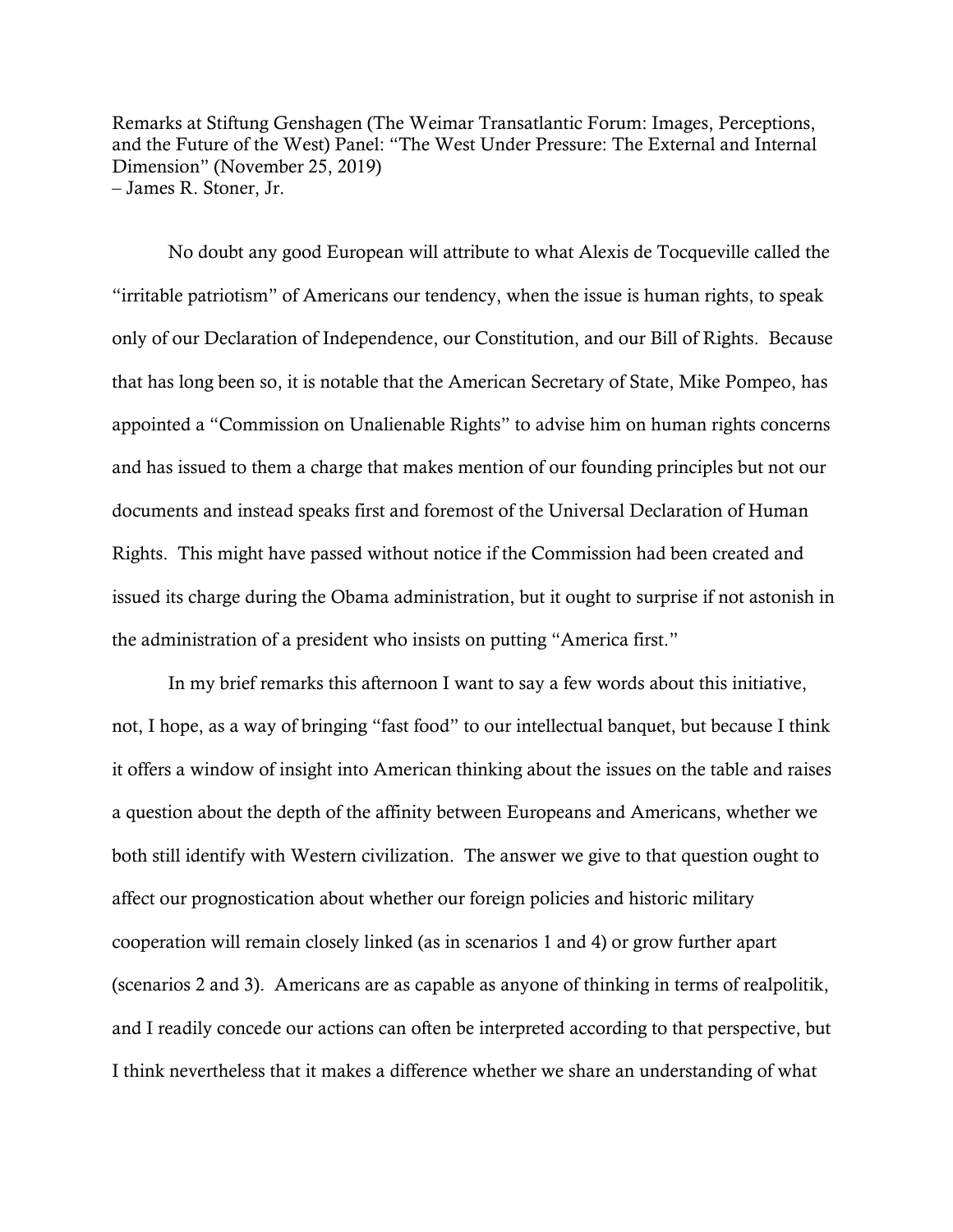constitutes justice and the common good—if only because Americans often speak to one another about the world in this way, claiming as friends those countries that share our fondness for democracy and freedom and casting a wary eye on those that don't.

The Commission is chaired by Professor Mary Ann Glendon of Harvard Law School, one-time Ambassador of the United States to the Holy See and author of an important book published almost twenty years ago called *A World Made New: Eleanor Roosevelt and the Universal Declaration of Human Rights*. An expert on comparative law, particularly the law of the family and the law of banking, Professor Glendon undertook in that volume to draw the attention of her conservative admirers to the Universal Declaration, which I think it is fair to say she endorses wholeheartedly. Working from a vast array of documentary sources, she reconstructs the history of its drafting, highlighting the distinctive contributions of the major players: France's René Cassin for giving the document logical order and developing a clear statement of principle at its outset; Lebanon's Charles Malik and China's P.C. Chang for ensuring a universal, not exclusively Western, orientation; Chile's Hernan Santa Cruz for insisting on the inclusion of social rights, and a series of Soviet Russian envoys for supporting economic promises; General Carlos Romulo of the Philippines, who spoke for the ex-colonial nations and their concerns; and above all Eleanor Roosevelt, widow of the American president, who both upheld the traditional American focus on civil and political rights and affirmed the value of a Declaration, even if it only established a "common standard of achievement," rather than waiting for a fully formed treaty or covenant, a process that eventually required another twenty years or more—and who, by her presence and her voice, together with others such as India's Hansa Mehta, ensured that equal rights for women were supported throughout. In her analysis, Professor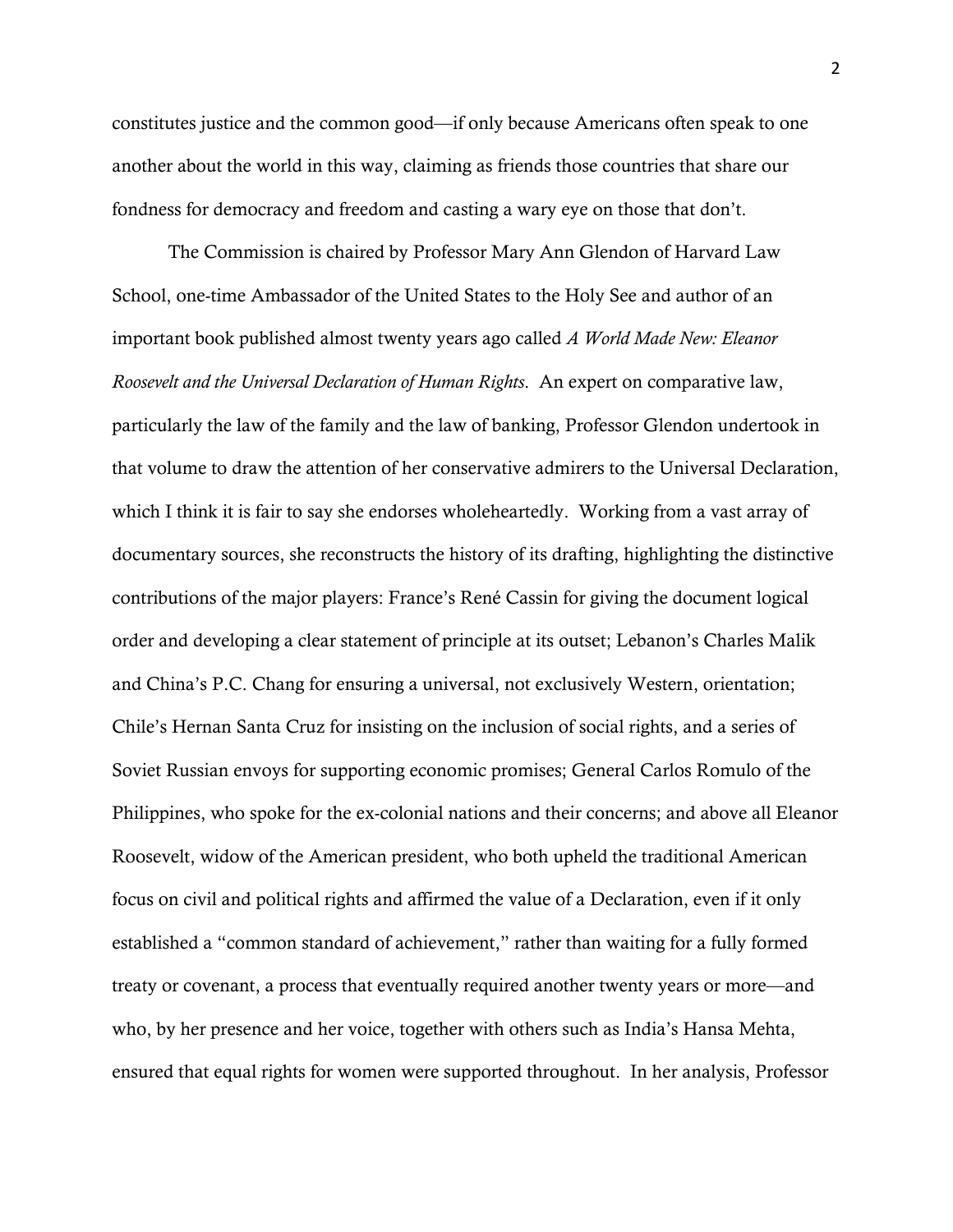Glendon refers to the document as a "Declaration of *Inter*dependence," stressing, as in its preamble, the view that peace in the postwar era would depend on a general acknowledgment of human rights, and then following Cassin's distinction of the rights into four groups or pillars: the basic rights of life, liberty, and personal security (articles 3 to 11), rights in civil society (12 to 17), rights in the polity (18 to 21), and economic, social, and cultural rights (22 to 26). I expect that Professor Glendon's analysis will guide the new Commission in its work.

What should we look for from the Commission? First, as I think its title indicates, the Commission is charged with distinguishing those rights that are fundamental and universal—that cannot justly be denied or abandoned—from others that, if still in some sense universal, will be understood and applied in different ways in different societies. Perhaps the line will be drawn between pillar one and pillars two through four, thus between the most egregious human rights violations—such as slavery, torture, murder by the state, and imprisonment without a trial—and other civil, political, social, economic, and cultural rights, which can be variously defined and pursued without raising international concern. Perhaps instead the rights of general concern will be defined broadly, including the freedom of thought and expression and the political freedoms associated with democracy, while leaving social, economic, and cultural concerns to be variously treated by various systems. Perhaps there will be a sliding scale or a re-sorting of the kinds of rights, recognizing a range of interpretations of civil and political rights—so, for example, accepting the condemnation of "hate speech" in Europe while protecting "free speech" more broadly in America, or accepting a continuum of forms of government, from democratic authoritarianism to representative democracy to direct democracy.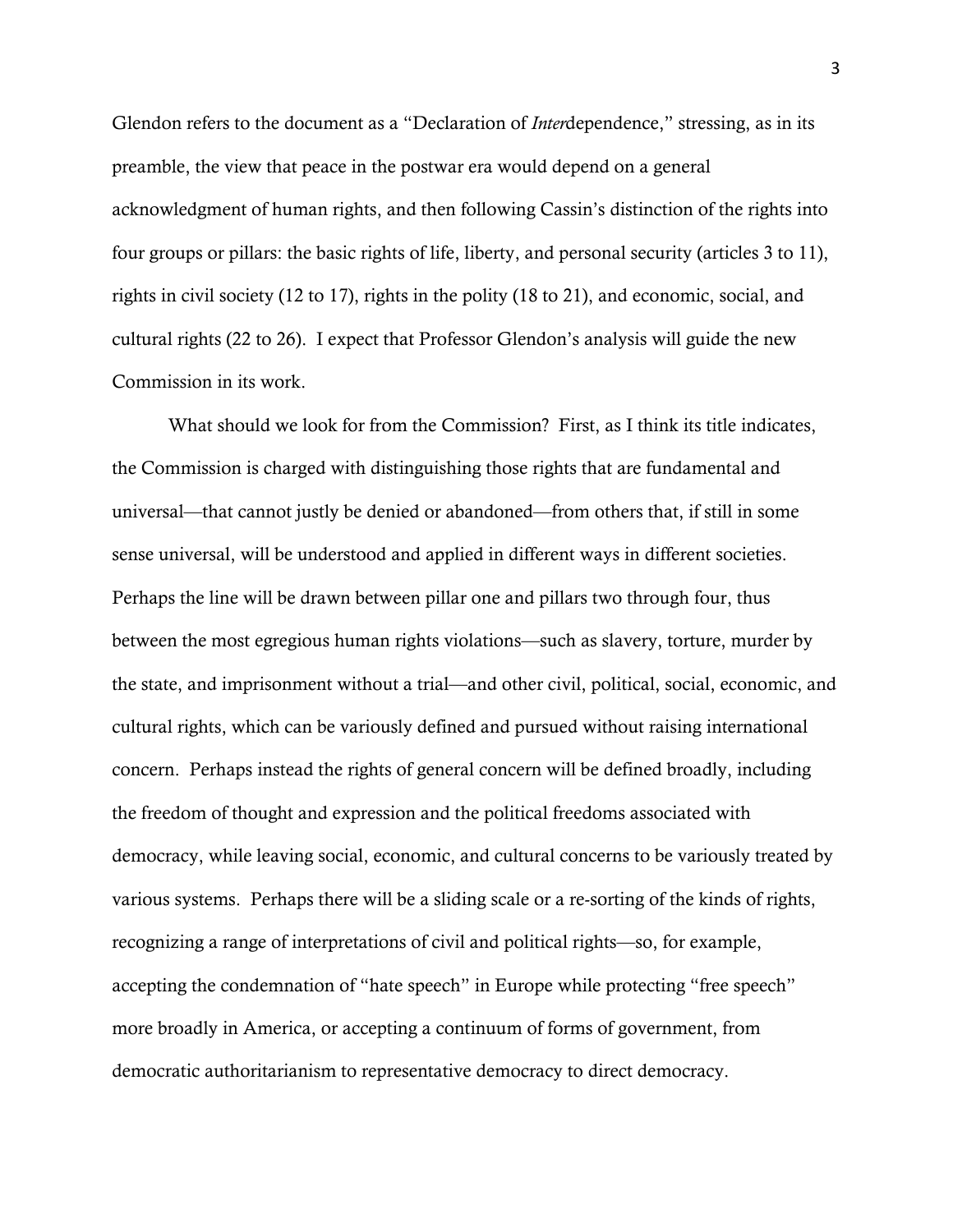Second, I think the Commission will stress certain rights affirmed in the Universal Declaration that conservative Americans at least think have been neglected in much international human rights discourse. First would be the right to "freedom of thought, conscience, and religion," as it is phrased in article 18. This has been a special concern in recent American constitutional law, and several Commission members have been involved with other projects to insure religious liberty worldwide. As Professor Wilfred McClay of the University of Oklahoma pointed out in his testimony before the Commission in October, freedom of conscience was described as an unalienable right by Thomas Jefferson and James Madison, meaning as something integral to what it means to be a human being because no mind *can* be forced to believe otherwise than it does, even if the body and the tongue can be coerced or evidence slanted to lead minds astray. Second would be the right to marry and found a family, a right acknowledged in article 16 as belonging to "men and women of full age." Republicans are too divided on the question of same-sex marriage to be likely to characterize it as a breach of the Universal Declaration—and President Trump owes his own ascendancy in the party in part to his not being tied to opposition to that development—but especially because in the U.S. the leading organization promoting samesex marriage calls itself the "Human Rights Campaign," the Commission, which is bipartisan, may at least remind the Secretary of State that heterosexual, monogamous, consensual marriage was defined as a human right only a couple generations ago and thus that its redefinition ought not to be imposed as an international norm. Thirdly, I expect attention will be drawn to the right to a nationality in article 15 and to the fact that the rights of political participation suppose the division of the world into nations, where the "will of the people" expressed in article 21 is gathered nation by nation and state by state—since, as